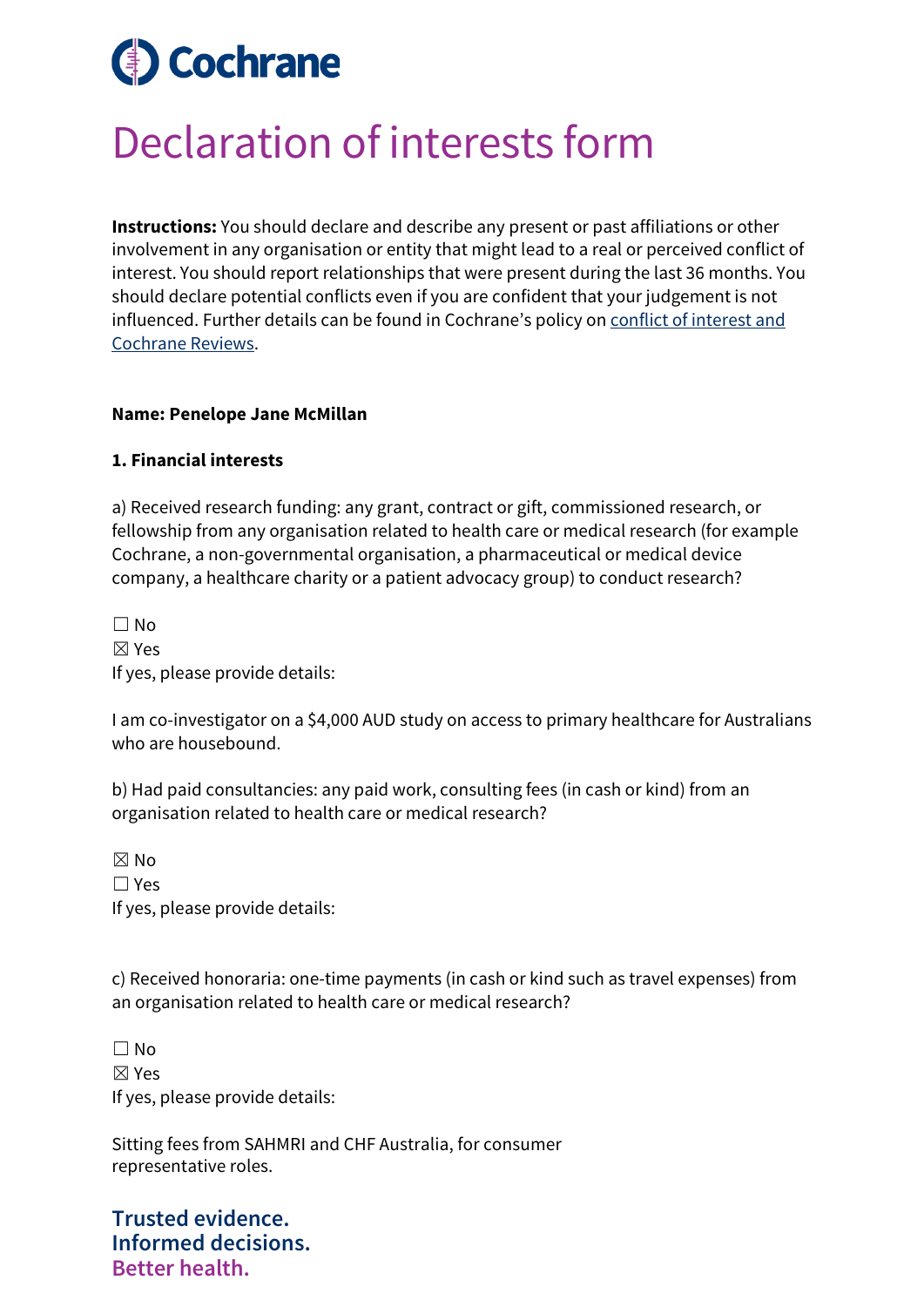

d) Served as a director, officer, partner, trustee, employee or held a position of management with an organisation related to health care or medical research?

☐ No ☒ Yes If yes, please provide details:

Chair, ME/CFS South Australia; Director on the board of ME/CFS Australia.

e) Possessed share-holdings, stock, stock options, equity with an organisation related to health care or medical research (excludes mutual funds or similar arrangements where the individual has no control over the selection of the shares)?

☒ No ☐ Yes If yes, please provide details:

f) Received personal gifts from an organisation related to health care or medical research?

☒ No ☐ Yes If yes, please provide details:

g) Had an outstanding loan with an organisation related to health care or medical research?

 $\boxtimes$  No ☐ Yes If yes, please provide details:

h) Received royalty payments from an organisation related to health care or medical research?

☒ No ☐ Yes If yes, please provide details:

### **2. Non-financial interests**

Do you have any other interests that would reasonably appear to be related to the primary interest? Such interests could include, but are not limited to, publicly declaring any strong opinions about this health area, unpaid membership of committees, advisory

**Trusted evidence. Informed decisions. Better health.**